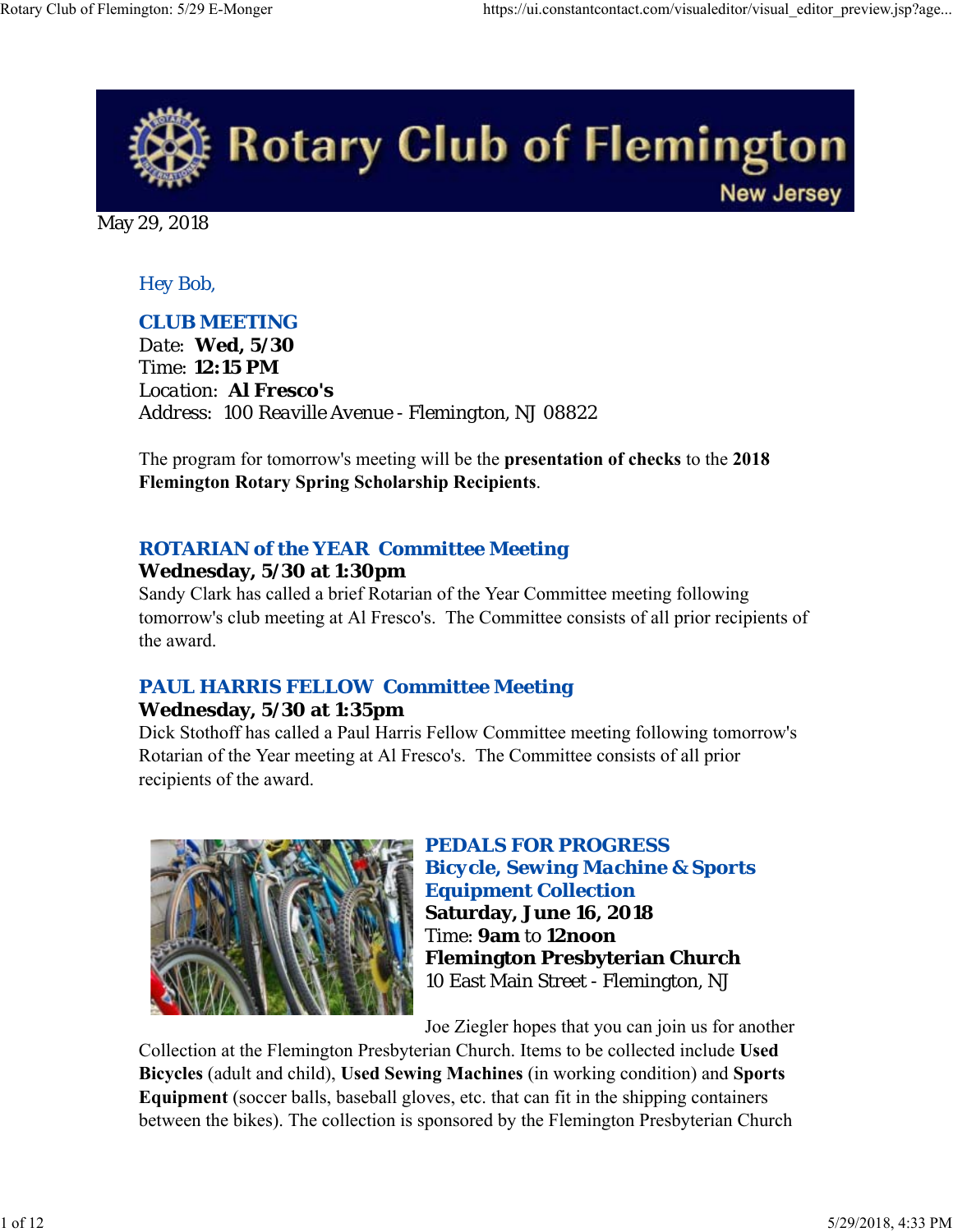and the Rotary Club of Flemington. **Click Here** to view the event flyer.

Please help do your part to put unused bikes to good use in the developing world.

#### *Requirements*:

- Bikes should be rust free.
- Bikes with flat tires in need of some repair are accepted.
- No children's trikes.
- "Bikes for parts" are not accepted.
- Portable sewing machines shall be in working condition.

A **\$10 minimum cash donation** is required with each bike or sewing machine. All material and monetary donations are tax deductible. A receipt will be provided on site. The required cash donation helps to offset the cost to ship the bikes to the developing countries.

The bikes collected will be sent to Nicaragua, Ghana, Albania, and Kosovo.

**Pedals for Progress**, also known as **P4P**, collects 5000 to 7000 bicycles annually and transfers this material wealth to those more needy. Thus rescuing bicycles destined for America's landfills and delivering them to societies where they are badly needed and highly valued. To date, more than 150,462 bicycles, 3,735 used sewing machines and \$10.8 million in new spare parts have been shipped to partner charities in 38 developing countries. In these countries, the bikes are reconditioned by partner agencies and distributed at low cost to poor working adults. These bikes provide them with reliable transportation for commuting to work, transporting produce to market, or accessing health care and other services. Steady employment for these adults is vital to the development and success for these economies.

**It costs \$40 to collect, process, ship, rebuild and distribute each bicycle**. The required \$10 donation helps to offset the shipping costs. P4P is a  $501(c)(3)$  corporation and a registered charity in the states of NJ, PA, NY, CT, IA & VT. Brochures explaining this innovative program will be available at the collection site. P4P also seeks donations of wrenches for our oversees shops. For detailed information about our overseas projects and a current schedule of bicycle collection, visit the P4P website at **www.p4p.org**. If you miss this collection date, you can locate other bike collections through the Pedals for Progress website: **www.P4P.org**



## *CHANGING of the GUARD DINNER* **Tuesday, June 26 from 6-9pm** Location: 55 Main

The Changing of the Guard Dinner is scheduled for **Tuesday, June 26** at 55 Main, located at 55 Main Street in Flemington. Parking is available behind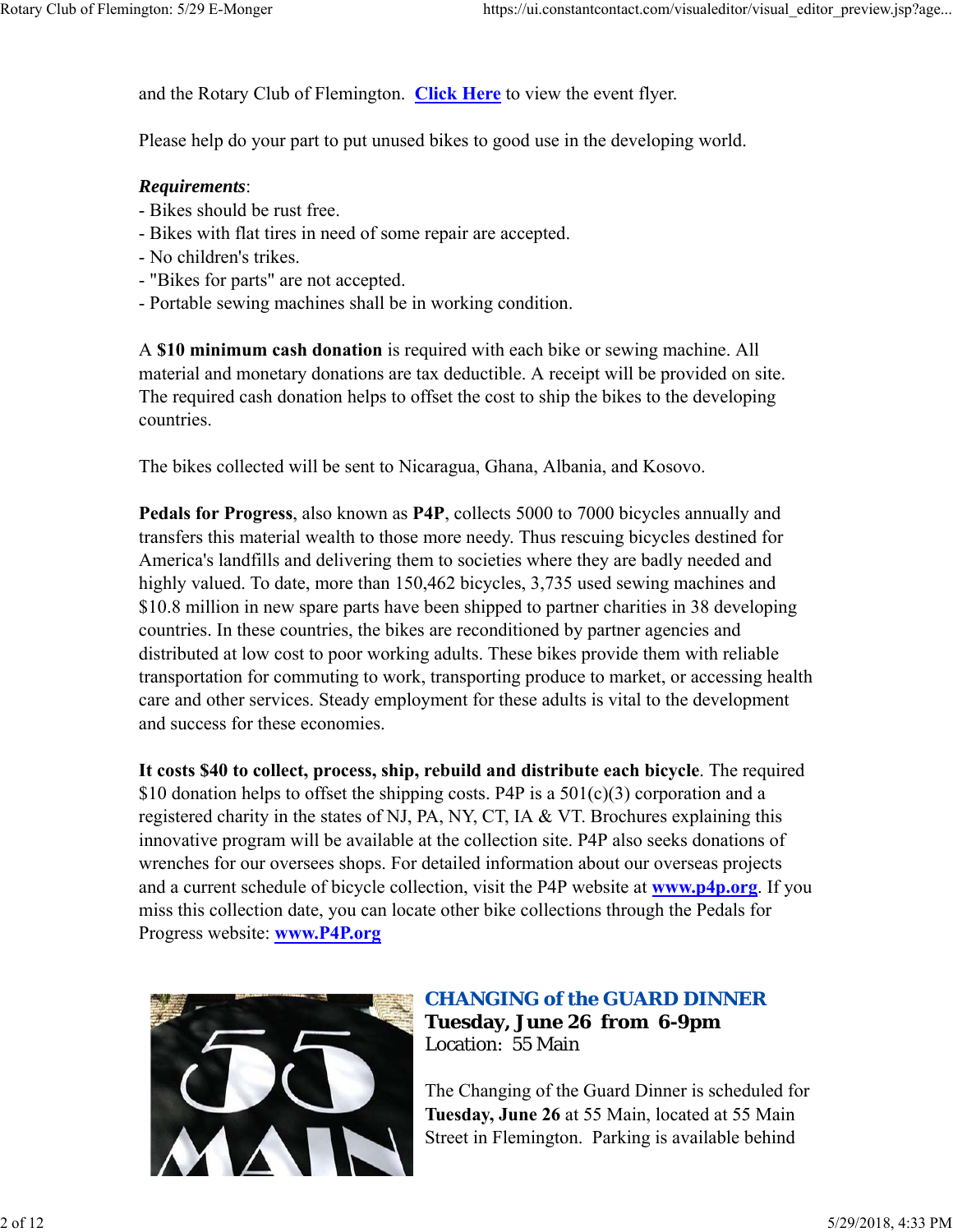the restaurant.

Please join your fellow Rotarians as **President Kim** turns the gavel over to incoming **President, Nik Kritharis**. Award presentations will include the coveted Rotarian of the Year & Paul Harris Fellow. Other awards will include Perfect Attendance as presented by Club Secretary, Kyle Fogarty, and awards presented by President Kim herself.

Dinner will be **buffet style** allowing everyone to walk around and mingle. The idea is not to stay seated in one spot all night. Food to include appetizers, mixed greens salad, grilled salmon/shrimp, braised beef short ribs, Chicken Saltimbocca, veggies and potatoes. Dessert to include Key Lime pie, cookies and a lemon tart.

The evening is **BYOB**. So please **bring** your own favorite **wine**, **beer** or **spirit** to enjoy with your spouse/significant-other/guest.

There will be no regular lunch meeting on Wednesday, 6/27 this week in lieu of the evening dinner.

Please **RSVP** by **Wednesday, June 20** to the Evite invitation that was sent to you via email. If you did not receive an Evite for some reason, please let us know if you are able to attend. Please indicate the total number attending when you do RSVP.

#### Cost to Attend:

- Pay-as-you-go members will pay \$15 for their meal. No cost for their spouses.
- Semiannual and annual paying members and their spouses attend free of charge.
- No cost for spouses of deceased members.
- Friends of Rotary will pay \$45 per person.



## *Please Consider Supporting YOUR FLEMINGTON ROTARY FOUNDATION*

The **Flemington Rotary Foundation** was established in 2017 and was organized for the charitable and educational purposes of the Rotary Club of Flemington, NJ. Classified as a not-forprofit  $501(c)(3)$  tax exempt charitable organization, the Flemington Rotary Foundation provides

Rotarians an opportunity to advance world understanding, goodwill, and peace through the improvement of health, the support of education, and the alleviation of poverty at international to local levels.

We request that all Rotarians **consider making a donation of \$100 or more** to the Foundation in one of two ways. One way is to sponsor the upcoming BeerFest event and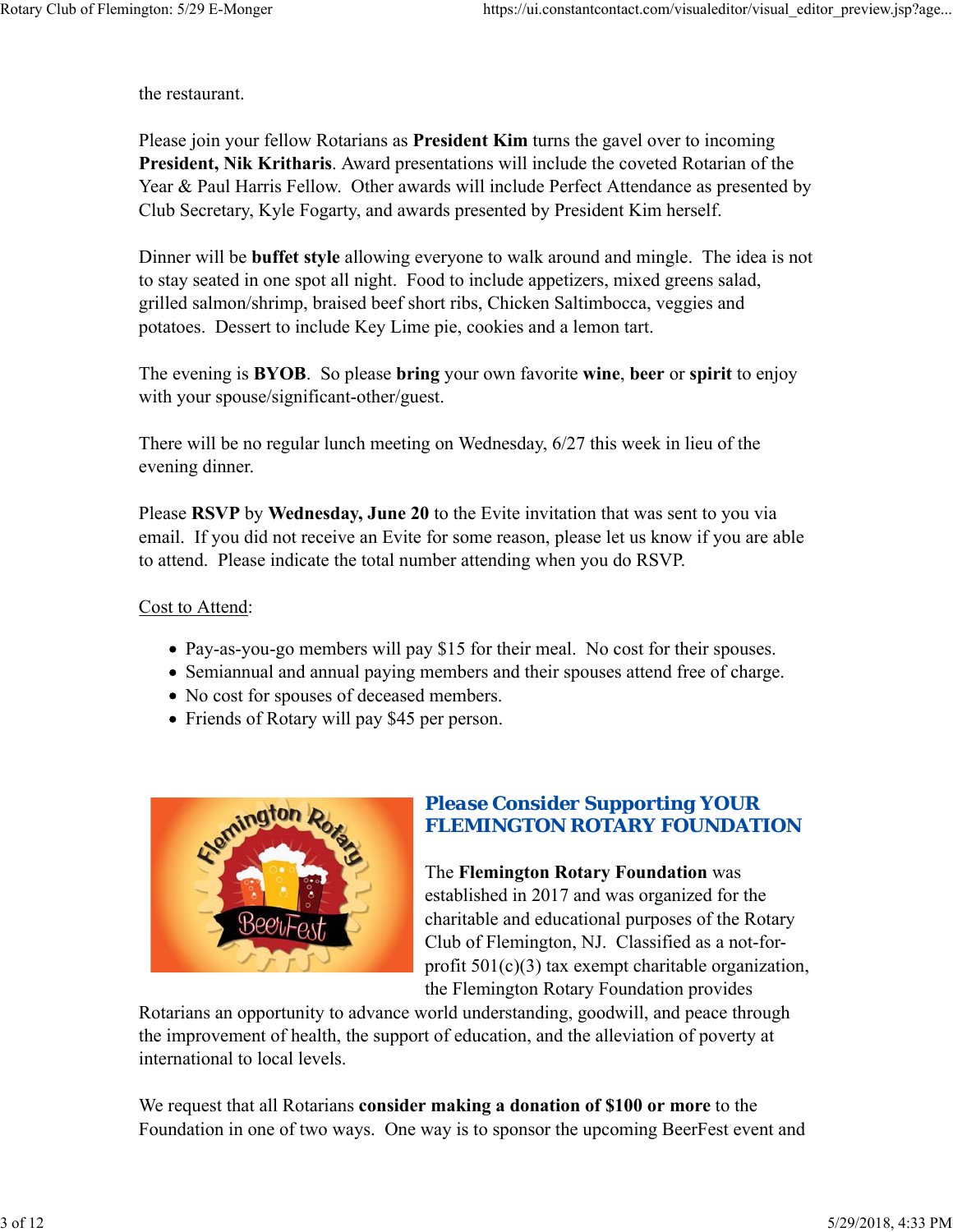receive all the mileage associated with the level of sponsorship you choose! OR, if you don't want to receive the public recognition from your donation, then contribute directly to the Flemington Rotary Foundation. Either donation (via sponsorship or direct donation) is **tax deductible** to the maximum extent of the law.

To **Sponsor the BeerFest**, **Click Here** to download the BeerFest Sponsorship form.

To directly **Donate to the Flemington Rotary Foundation**, **Click Here** to contribute via the Flemington Rotary Foundation website. Credit cards are accepted.



## *2018 Flemington Rotary BeerFest TICKETS ARE ON SALE!!!*

Please note that **online tickets** for the **2018 Flemington Rotary BeerFest** went on sale on Tuesday, May 1st! While we hope all Rotarians are able to help work at the event in some manner, please feel free to let your family & friends know about attending. For more information or to purchase tickets, **Click Here** to visit the website.

## *RIDES for JOHN ZULLO* **From Sandy Clark Updated 5/29/2018**

The following is an updated schedule for driving John Zullo to Wednesday Rotary meetings during the next several weeks. This will be revised as necessary in each weekly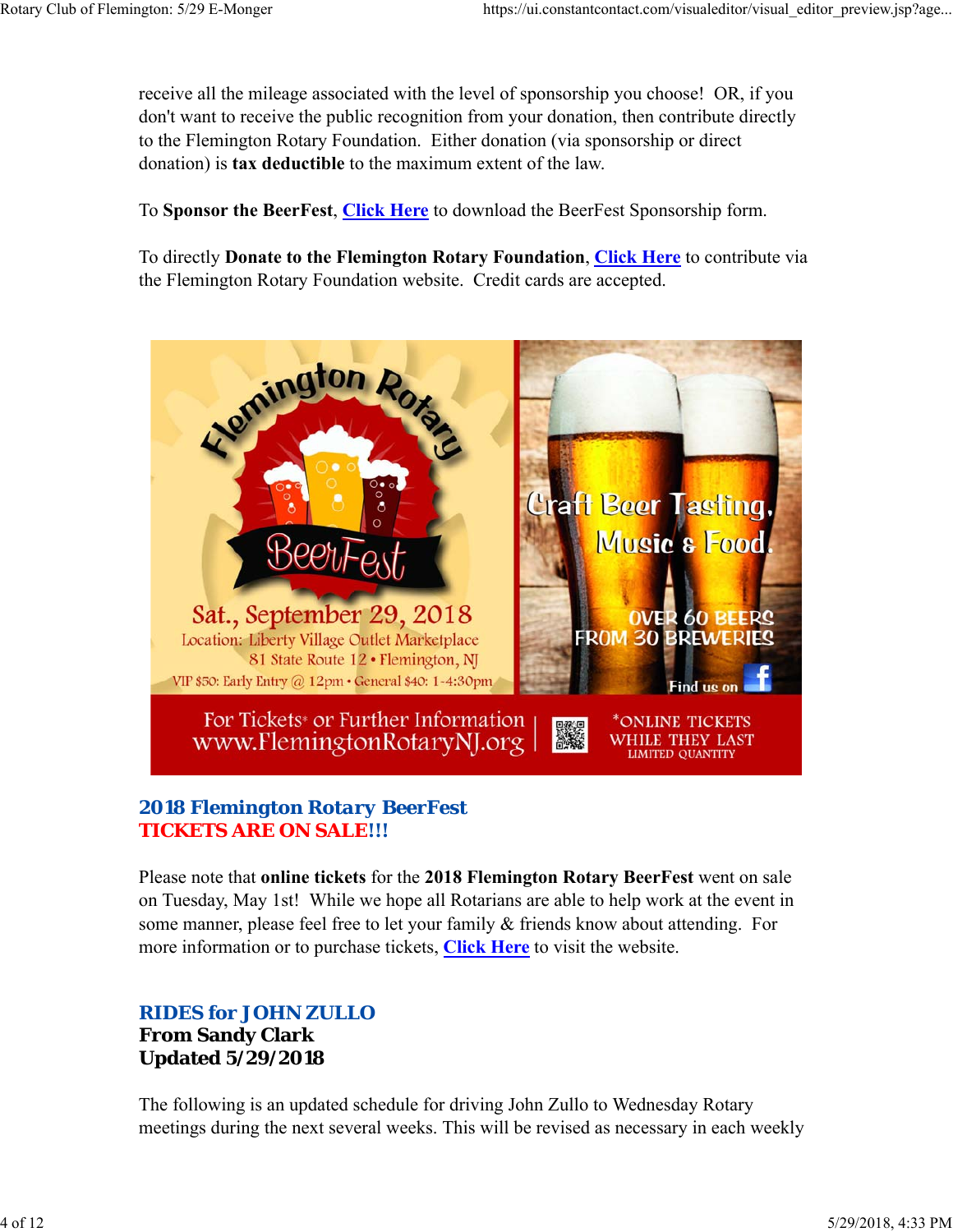E-Monger. Scheduled drivers should contact Sandy Clark at least 24 hours before the Wednesday meeting if they are unable to drive. At the same time, John will call the scheduled driver at least a day in advance if he does not plan to attend the meeting.

#### **Schedule of Drivers for John Zullo**:

- May 30 Dick Stothoff
- June 6 Ken Skowronek
- June 13 Sandy Clark
- June 20 Terry Martin
- June 27 Harry Mazujian
- July 4 No Meeting This Day.
- July 11 Dick Stothoff
- July 18 Ken Skowronek
- July 25 Sandy Clark



## *OFFICERS & BOARD MEMBERS for the 2018-2019 Flemington Rotary Year* **Presented by President, Kim Metz**

At the 4/4/2018 Club Meeting, President Kim presented the proposed slate of Officers & Board members for the upcoming 2018-2019 Flemington Rotary year. As a reminder, the Flemington Rotary calendar year runs from July 1st through June 30th.

The club approved the slate of Officers at the Wed, 4/18 club meeting. The Board approved the slate at the evening board meeting on Wed, 4/18.

Therefore, the following is the slate of Officers & Board members for the following year:

| Club President      | <b>Nikolaos Kritharis (Nik)</b>               |  |
|---------------------|-----------------------------------------------|--|
| President-Elect     | Ann del Campo                                 |  |
| Secretary           | <b>Kyle Fogarty</b>                           |  |
| Treasurer, General  | <b>Terry Ownes</b>                            |  |
| Treasurer, Lunch    | <b>Ken Skowronek</b>                          |  |
| <b>Board Member</b> | <b>D.J. Wright (Immediate Past President)</b> |  |

## **2018-2019 RCOF Officers & Board Members**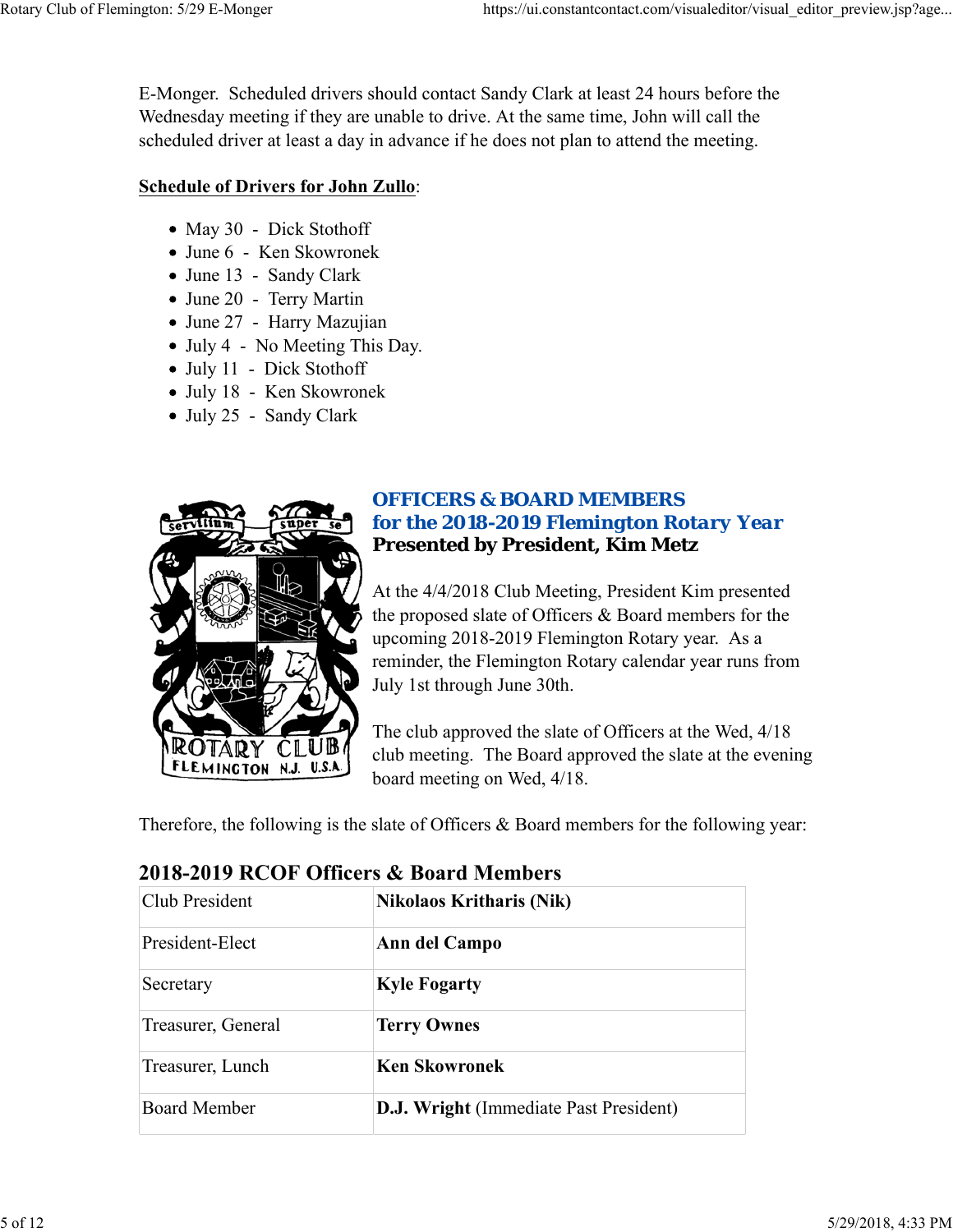Board Member **Sandy Clark** 



#### *Follow US on Facebook*

The Rotary Club of Flemington is on Facebook with two (2) different Facebook pages! One page is for all information about the Rotary Club of Flemington. The second page is

dedicated to the BeerFest event. Click the links below to access our Facebook pages:

- Rotary Club of Flemington, NJ
- Flemington Rotary BeerFest



## *The Flemington Rotary MEMBER DIRECTORY Is Updated on the Website*

A PDF copy of the Club Directory kept on the club website, located on the password protected "**Members Only**" page. To access this, simply goto

**www.FlemingtonRotaryNJ.org** and click on "Members

Only" in the upper left. The page is password protected. If you do not have the password, simply email us and request it.

If you see any updates that need to be made (a change of address, email, phone number, something is not listed correctly, etc.), please email Sandy Clark and request any changes to be made. **Click Here** to generate an email to Sandy.



## *SPEAKERS & PROGRAMS BEING SOUGHT*

**Jeff Moore**, our new Program Chair, is looking for speaker & program ideas for upcoming meetings. If you have any leads, please pass them onto Jeff, who will follow-up to schedule the speaker.

**Click here** to generate an email directly to Jeff.



As you know, the Rotary Club of Flemington is a member of the H.C. Chamber of Commerce. This enables all Rotarians the ability to attend a Chamber function as a "member". If someone asks you what your business is, you would explain that you are a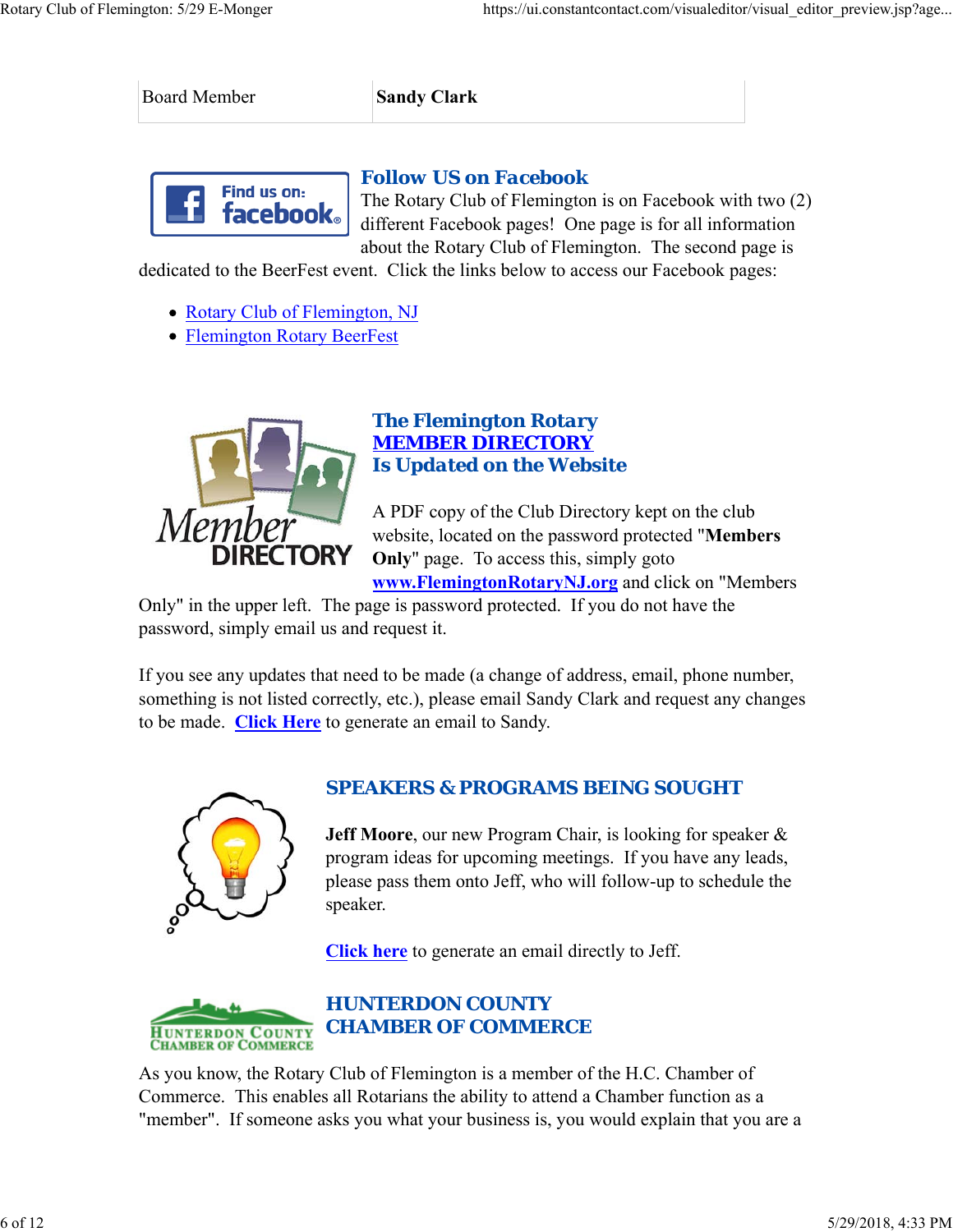member representing the Rotary Club of Flemington. **Click Here** to visit the Chamber website for a listing of upcoming events.

# *ROTARY DISTRICT 7510 NEWS*

**Click Here** to read the current news from our Rotary District 7510.

# *UPCOMING DATES TO NOTE:*

Wed, 5/30: 2018 Flemington Rotary Spring Scholarship Recipients (Including a presentation of checks to the students).

Wed, 6/06: Ira Liebross will be discussing our BeerFest event.

Wed, 6/13: Cathy Butler-Witt, Assistant Director for Public Health Programs with the Southern New Jersey Perinatal Cooperative, will discuss trends in tobacco/nicotine use. She will focus on the rise of "vaping" and the dangers that the practice poses for users of all ages.

Wed, 6/20: Dr. Rose Puelle, Senior Director for Population Health with Hunterdon Healthcare Partners, will discuss project promoting childhood and adolescent wellness and mindfulness.

Wed, 6/27: **Changing of the Guard Dinner**. Note that there is no noon regular club meeting this day.

Wed, 7/4: **NO Meeting** due to the July 4th Holiday.

**Next RCOF Board Meeting:** Wed, 5/23 at 5:30 PM (Usually the 3<sup>rd</sup> Wed). Next BeerFest Meeting: Wed, 5/23 at 6:30 PM (Usually the 3<sup>rd</sup> Wed). **Next Membership Meeting:** Wed, 6/13 at 1:30 PM (Usually the 2<sup>nd</sup> Wed).

**Upcoming RCOF Club Events, Fundraisers, Fellowship Events, Etc**.:

6/16 (Sat): Pedals for Progress Collection 9/29 (Sat): Flemington Rotary BeerFest

**Rotary District 7510 Events & Functions:**

To Be Announced.

# *COMMITTEE LIST:*

**Click Here** to download the listing of all current Club Committee's and its members.

# *"MEMBERS ONLY" WEBSITE:*

# **Click Here for the Members Only section of the website to find:**

- 1) The "Membership Proposal Form" to propose a new member.
- 2) New Member Information.
- 3) An Online Copy of the Club Membership Directory.
- 4) A Link to All Photos Albums of the Club.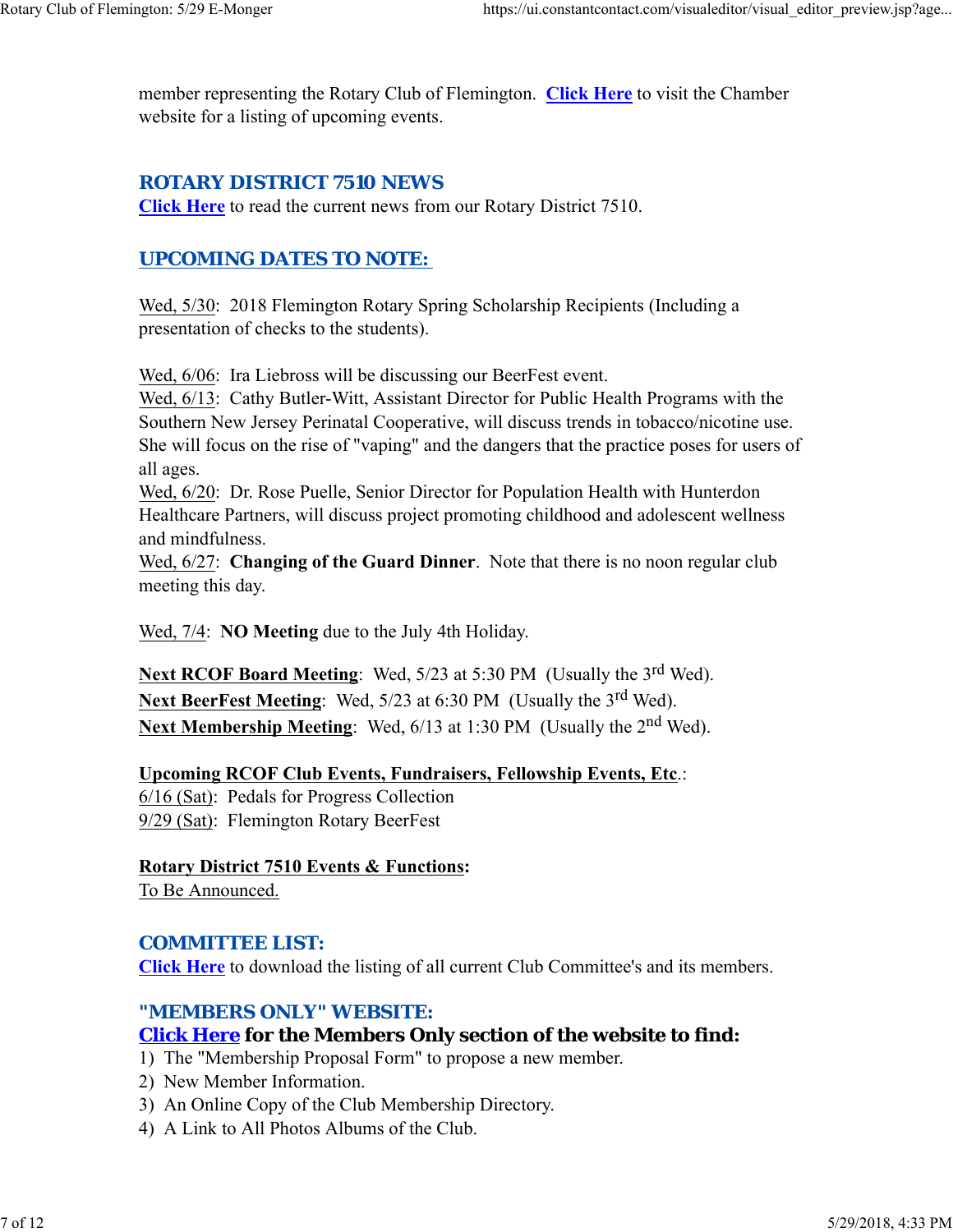#### *ROTARY WEBSITE LINKS:*

Rotary International: **www.Rotary.org** Rotary District 7510: **www.RotaryNJ.org**

#### *NEARBY ROTARY CLUB MEETINGS:*

As A Rotarian, you are Welcome to attend a Rotary Club meeting anywhere in the world. Click here for the Rotary Club Locator App. Or see below for some local meetings:

#### Mondays

**Lambertville/New Hope** (6:30 pm) - Lambertville Station Restaurant; 11 Bridge Street, Lambertville NJ 08530

**Piscataway** (12:15 pm) - Radisson Hotel; 21 Kingsbridge Road, Piscataway, NJ 08854

#### Tuesdays

**Whitehouse** (12:15 pm) - Max's 22; 456 Route 22 West, Whitehouse Station, NJ 08889 **Princeton** (12:15 pm) - The Nassau Club; 6 Mercer Street, Princeton, NJ 08540 **Bridgewater-Bound Brook** (12:15 pm) - Arbor Glenn; 100 Monroe St, Bridgewater 08807

#### Wednesdays

**Branchburg Township** (7:30 am): Stoney Brook Grille; 1285 Route 28, North Branch, NJ 08876

**Flemington** (12:15pm): Copper Hill Country Club; 100 Copper Hill Road, Ringoes, NJ 08851

**Hillsborough Township** (6:15 pm): Pheasant's Landing; 311 Amwell Road (Rt. 514), Hillsborough, NJ 08844

#### Thursdays

**Clinton Sunrise** (7:30 am): Clinton Fire Department; New Street, Clinton, NJ 08809 **Somerville/Bridgewater** (12:15 pm): Bridgewater Manor; 1251 US Highway 202/206, Bridgewater, NJ 08807

**Trenton** (12:15 pm): Freddie's Tavern; 12 Railroad Avenue, West Trenton, NJ 08628

#### Fridays

**North Hunterdon** (12:15 pm): Beaver Brook County Club; 25 County Club Drive, Annandale, NJ 08801

**Princeton Corridor** (12:15pm): Hyatt Regency; 102 Carnegie Center, Rt. 1 North, Princeton, NJ 08540

eClub

**Rotary eClub of Hunterdon Horizon**: View website for meetings or online makeups.

RI President's Call for Action in **2017-2018**: **"Rotary: Making a Difference"**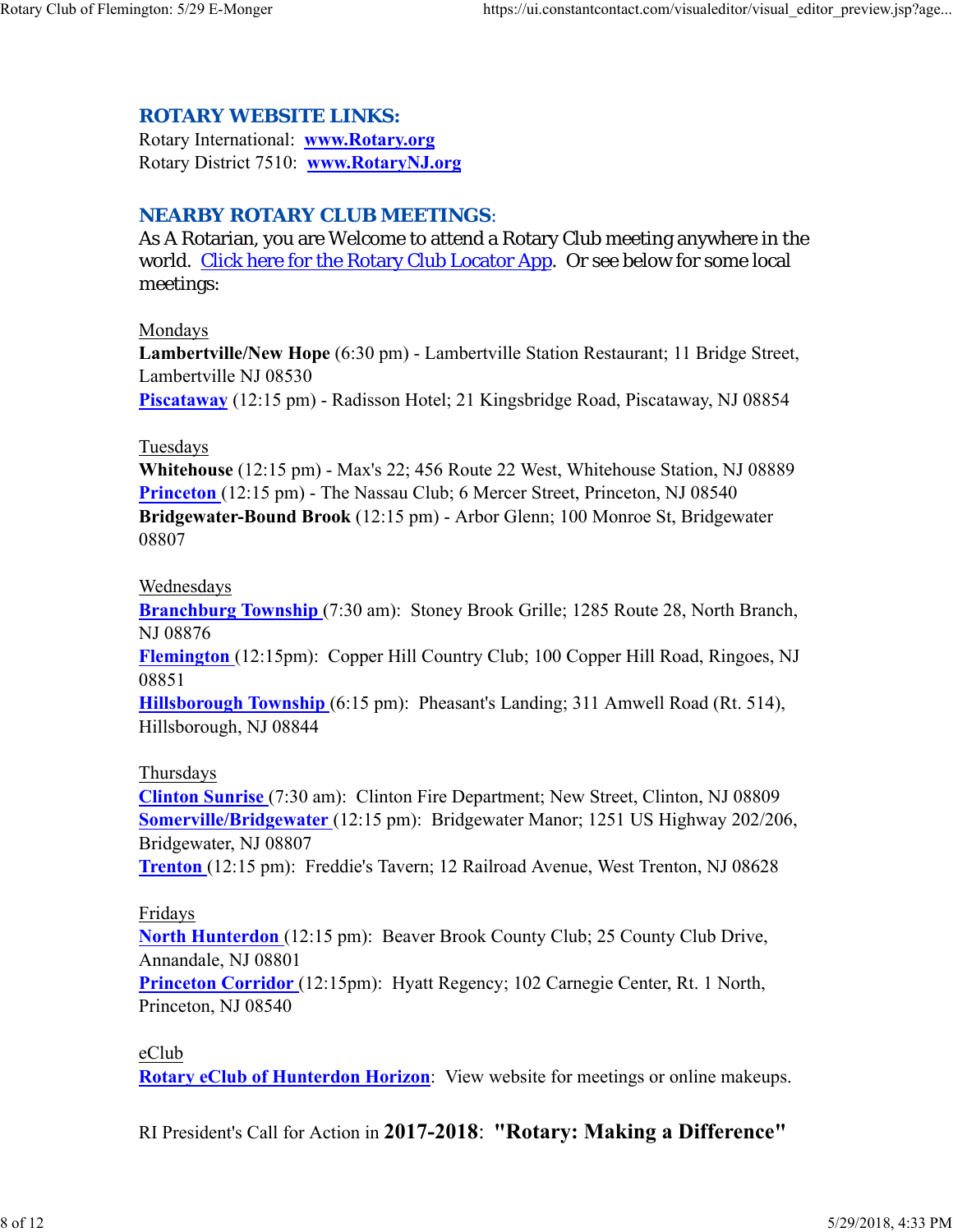# **Rotary Club of Flemington - Our 94th Year**

Founded October 3, 1923 \* Charter #1529 \* District 7510

| Club President                           | <b>Kim Metz</b>                                        |  |
|------------------------------------------|--------------------------------------------------------|--|
| President-Elect                          | **Open**                                               |  |
| Secretary                                | <b>Kyle Fogarty</b>                                    |  |
| Treasurer, General                       | <b>Nik Kritharis</b>                                   |  |
| Treasurer, Lunch                         | <b>Ken Skowronek</b>                                   |  |
| <b>Board Member</b>                      | D.J. Wright (immediate Past-President)                 |  |
| <b>Board Member</b>                      | <b>Sandy Clark</b>                                     |  |
| <b>Board Member</b>                      | <b>Joe Ziegler</b>                                     |  |
| Sergeant-at-Arms                         | Ann del Campo                                          |  |
| R.I. President                           | Ian H.S. Riseley (Sandringham, Victoria,<br>Australia) |  |
| District Governor (DG)                   | <b>Bob Zeglarski</b> (Roselle-Rosselle Park)           |  |
| District Governor Elect (DGE)            | <b>John Shockley</b> (Hillsborough)                    |  |
| District Governor Nomimee (DGN)          | <b>Ann Walko</b> (Watchung-Warren)                     |  |
| <b>Assistant District Governor (ADG)</b> | Albert Varga (Lambertville-New Hope)                   |  |

Club Meetings: **Wednesday, 12:15 pm, Copper Hill Country Club** 100 Copper Hill Road, Ringoes 08551



**MISSION STATEMENT:** The mission of Rotary International is to assist and guide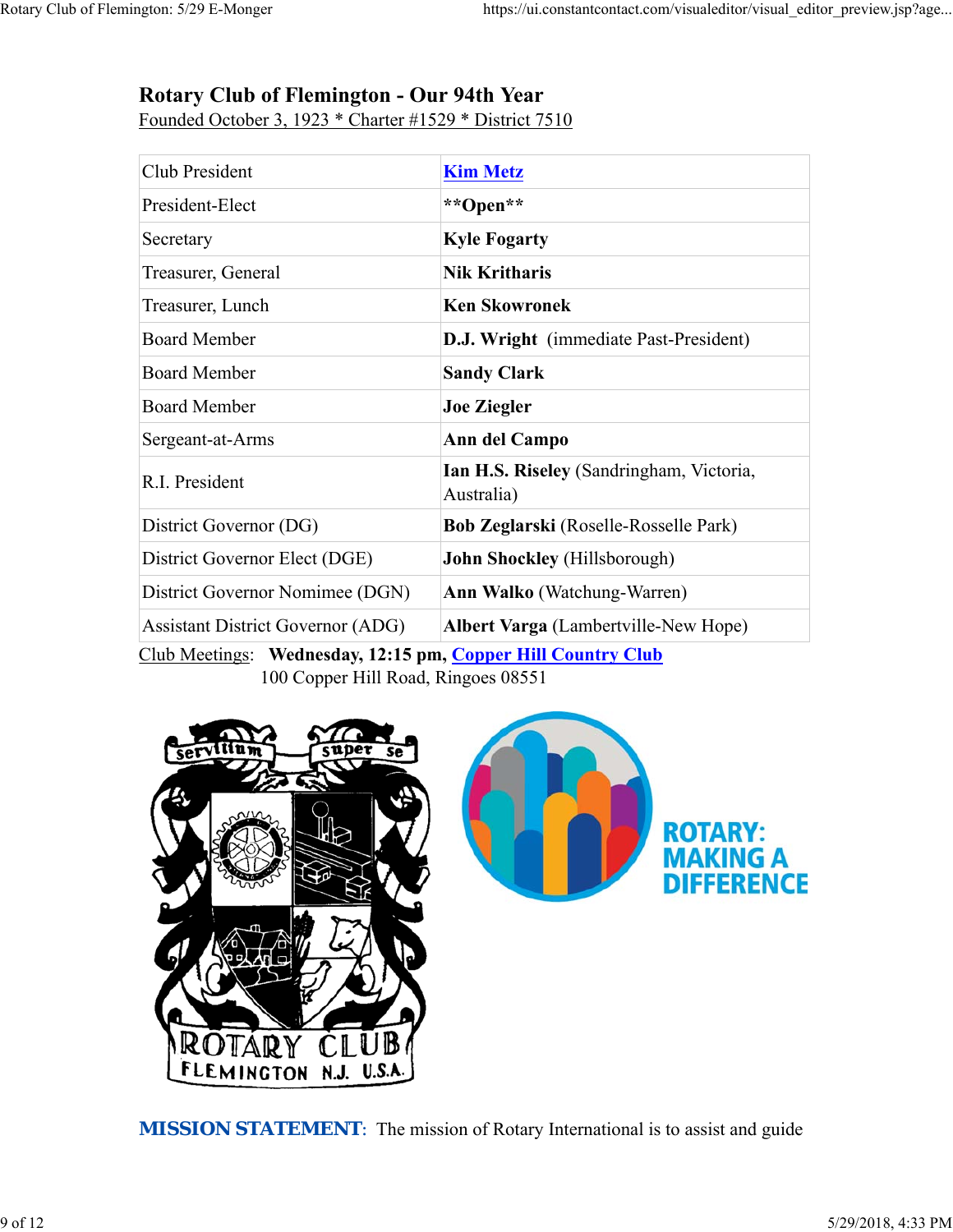Rotarians and Rotary clubs to accomplish the Object of Rotary to ensure Rotary's continuing relevance and to help build a better world, emphasizing service activities by individuals and groups that enhance the quality of life and human dignity, encouraging high ethical standards, and creating greater understanding among all people to advance the search for peace in the world.

**THE OBJECT OF ROTARY:** The object of Rotary is to encourage and foster the ideal of service as a basis of worthy enterprise and, in particular, to encourage and foster:

**1st**: The development of acquaintance as an opportunity for service;

**2nd**: High ethical standards in business and professions, the recognition of the worthiness of all useful occupations, and the dignifying of each Rotarian's occupation as an opportunity to serve society;

**3rd**: The application of the ideal of service in each Rotarian's personal, business and community life;

**4th**: The advancement of international understanding, goodwill, and peace through a world fellowship of business and professional persons united in the ideal of service.

**THE 4-WAY TEST:** "Of the things we think, say or do:

- **1st**: Is it the Truth?
- 2<sup>nd</sup>: Is it Fair to all concerned?
- **3rd**: Will it build goodwill and better friendships?
- **4th**: Will it be beneficial to all concerned?"

#### *ROTARY's AVENUE'S OF SERVICE*:

**1)** Through **Club Service**, we have fun, build lasting friendships, and make sure that our club runs well.

**2)** Through **Vocational Service**, we volunteer our professional skills to serve others and promote integrity in everything we do.

**3)** Through **Community Service**, we address local needs and work with our community to bring lasting improvements.

**4)** Through **International Service**, we meet humanitarian needs around the globe and promote world understanding and peace.

**5)** Through **Youth Service**, we work with young people to help them become the next generation of leaders, visionaries, and peacemakers.

# **2017-2018 CLUB MEMBER ROSTER Rotary Club of Flemington, NJ**

Current Number of Members: 37

| <b>Rotarian</b>             | <b>Member Since</b> | <b>Classification</b>           |
|-----------------------------|---------------------|---------------------------------|
| Bohler, Herbert C. (Herb)   | 1977                | Specialty Advertising           |
| Chittenden, Robert L. (Bob) | 2003                | M.E.F.P. Consulting Engineering |
| Clark, Arthur L. (Sandy)    | 1987                | Printing                        |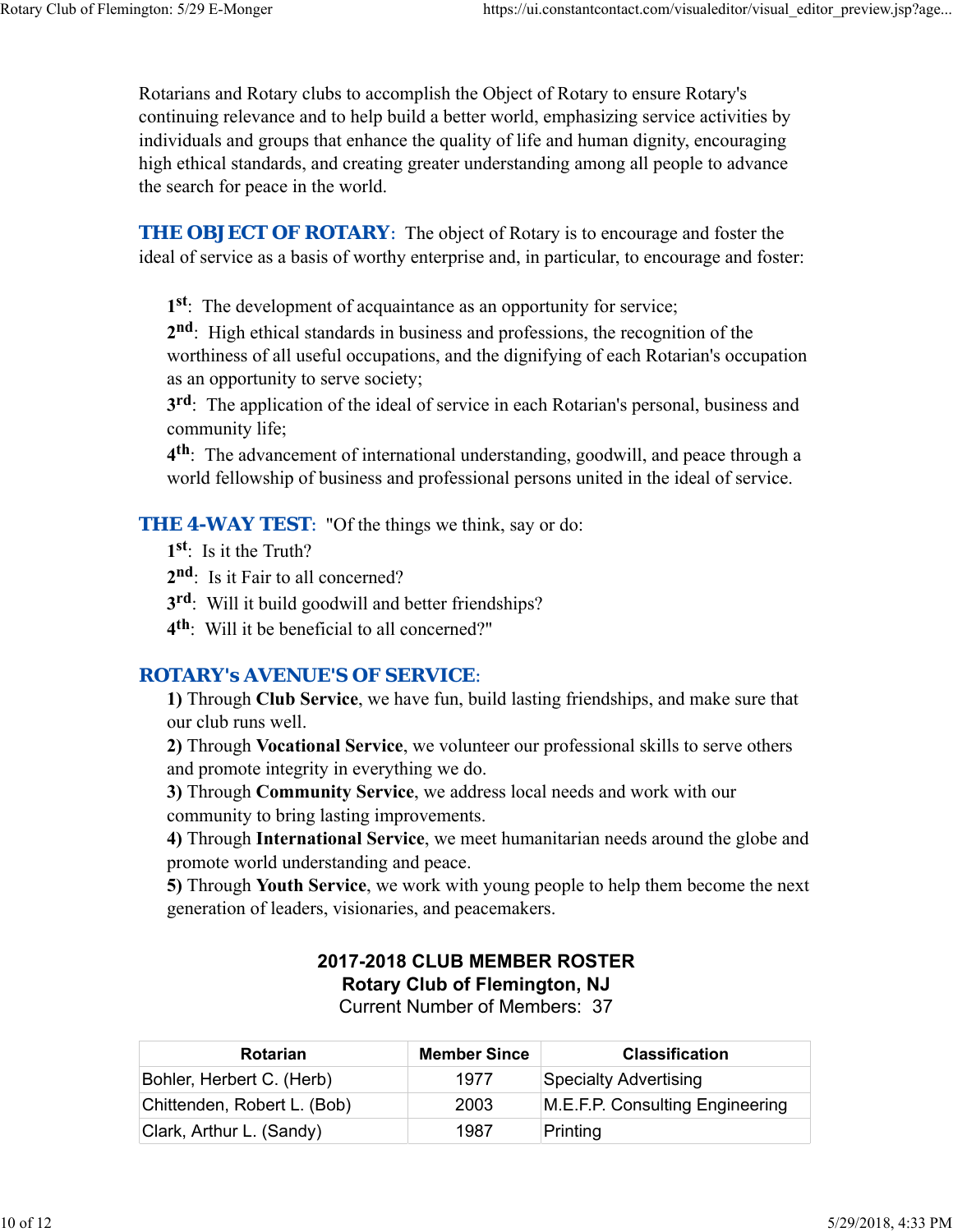| Davidson, James G. (Jim)          | 2002 | <b>Rubber Products</b>                   |
|-----------------------------------|------|------------------------------------------|
| del Campo, Ann                    | 2016 | <b>Scientist &amp; Farmer</b>            |
| Ferrari, Frederick J. (Fred)      | 1964 | Orthodontia                              |
| Fisher, Charles H. (Charlie)      | 1961 | <b>Funeral Services</b>                  |
| Fisher, Thomas H. (Tom)           | 2012 | <b>Property &amp; Casualty Insurance</b> |
| Fogarty, Kyle M.                  | 2017 | <b>Financial Advisor</b>                 |
| Harrison, Jeffrey (Jeff)          | 1996 | Psychotherapy                            |
| Hyatt, Frederic D. (Fred)         | 2017 | Retired - Aerospace                      |
| Kamnitsis, Christopher P. (Chris) | 2001 | <b>Financial Planning</b>                |
| Kritharis, Nikolaos (Nik)         | 2016 | Dentistry                                |
| Liebross, Ira                     | 1997 | <b>Family Medicine</b>                   |
| Loew, Darren                      | 2002 | Orthodontics                             |
| Martin, Teresa (Terry)            | 1993 | Solid Waste/Recycling                    |
| Mazujian, Harry                   | 2004 | Clergy                                   |
| McWilliams, Nancy                 | 1992 | Psychotherapy                            |
| Metz, Kim                         | 2007 | <b>Technical Education</b>               |
| <b>Moore, Jeffrey (Jeff)</b>      | 2018 | <b>Education - Secondary</b>             |
| Muller, George D.                 | 1964 | <b>Cut Glass Manufacturing</b>           |
| Newland, Robert D. (Bob)          | 1998 | Insurance                                |
| Ownes, Terry M.                   | 1987 | <b>Floor Covering</b>                    |
| Phelan, Christopher J. (Chris)    | 2009 | <b>Chamber Of Commerce</b>               |
| Randolph, R. Wayne                | 1982 | <b>Veterinary Medicine</b>               |
| Ruberto, Johanna S.               | 2016 | <b>High School Administration</b>        |
| Schaible, R. Michael (Mick)       | 1998 | <b>Appraisal Services</b>                |
| Skowronek, Kenneth J. (Ken)       | 1994 | <b>Family Law</b>                        |
| Sollner, Richard F. (Dick)        | 1962 | Air Transportation                       |
| Stothoff, Richard H. (Dick)       | 1966 | <b>Sanitary Engineering</b>              |
| Widico, Karen A.                  | 1997 | <b>Public Health Services</b>            |
| Williams, Gwen                    | 1991 | Purchasing/Manufacturing                 |
| Wise, Robert (Bob)                | 1992 | <b>Hospital Administration</b>           |
| Woske, Harry                      | 1977 | Cardiology                               |
| Wright, Daniel J. (D.J.)          | 2003 | <b>Funeral Services</b>                  |
| Ziegler, Joseph E. (Joe)          | 1988 | <b>Investment Advisor</b>                |
|                                   |      |                                          |